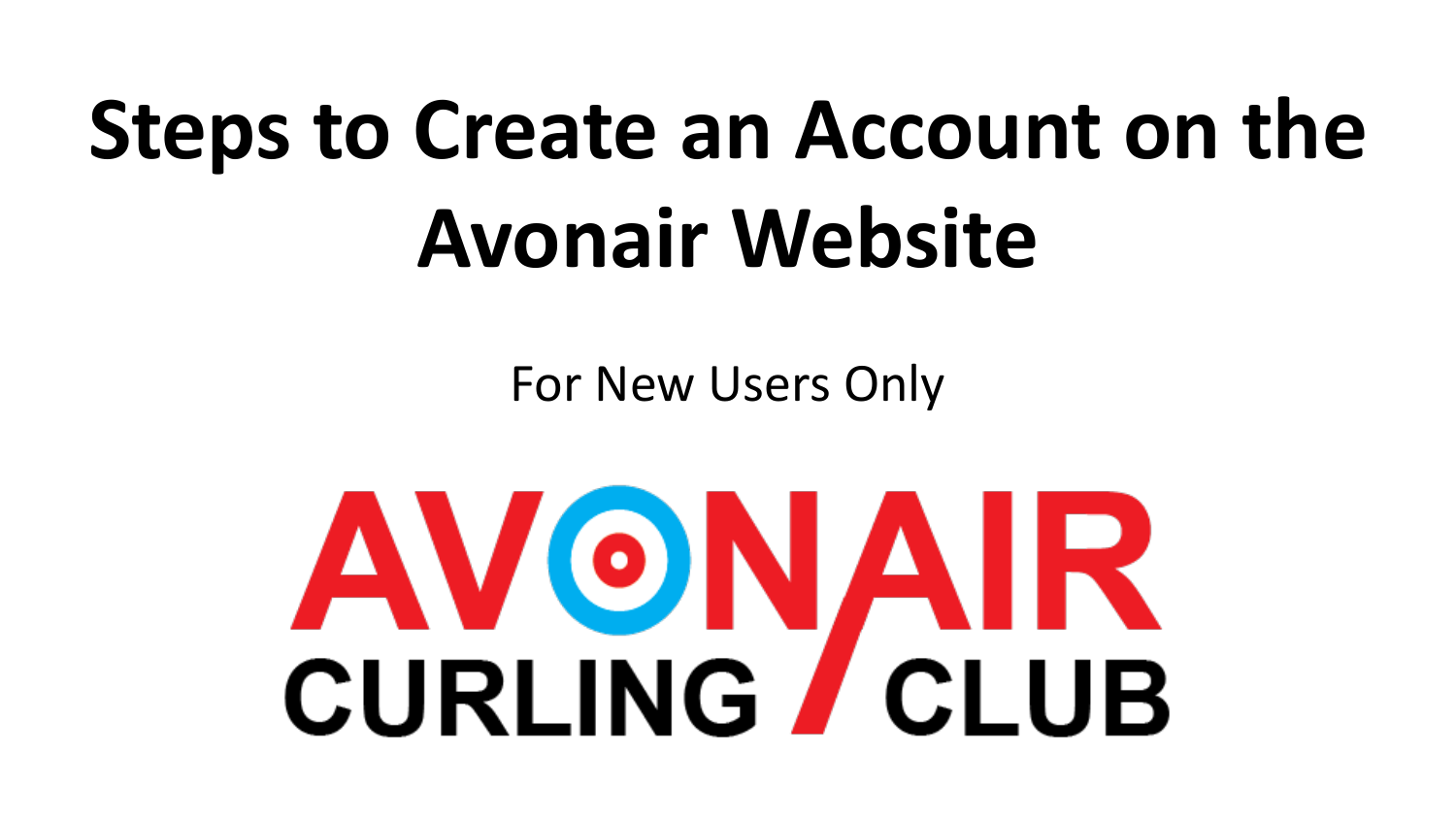Step #1: Go to the Avonair Curling Club Home Page ([https://avonaircurlingclub.ca/index.php\)](https://avonaircurlingclub.ca/index.php) and find the "Create an Account" button on the right hand side of the screen.



#### Congratulations to our Raffle Winners!

The Avonair Curling Club would like to wish a huge congratulations to the winners of our "Keep Sweeping" Raffle!

The winning ticket numbers are: 1st Prize of \$6,500.00 - Ticket #0330 2nd Prize of \$2,500.00 - Ticket #1031

3rd Prize of \$1000.00 - Ticket #1209

#### **Member Login**

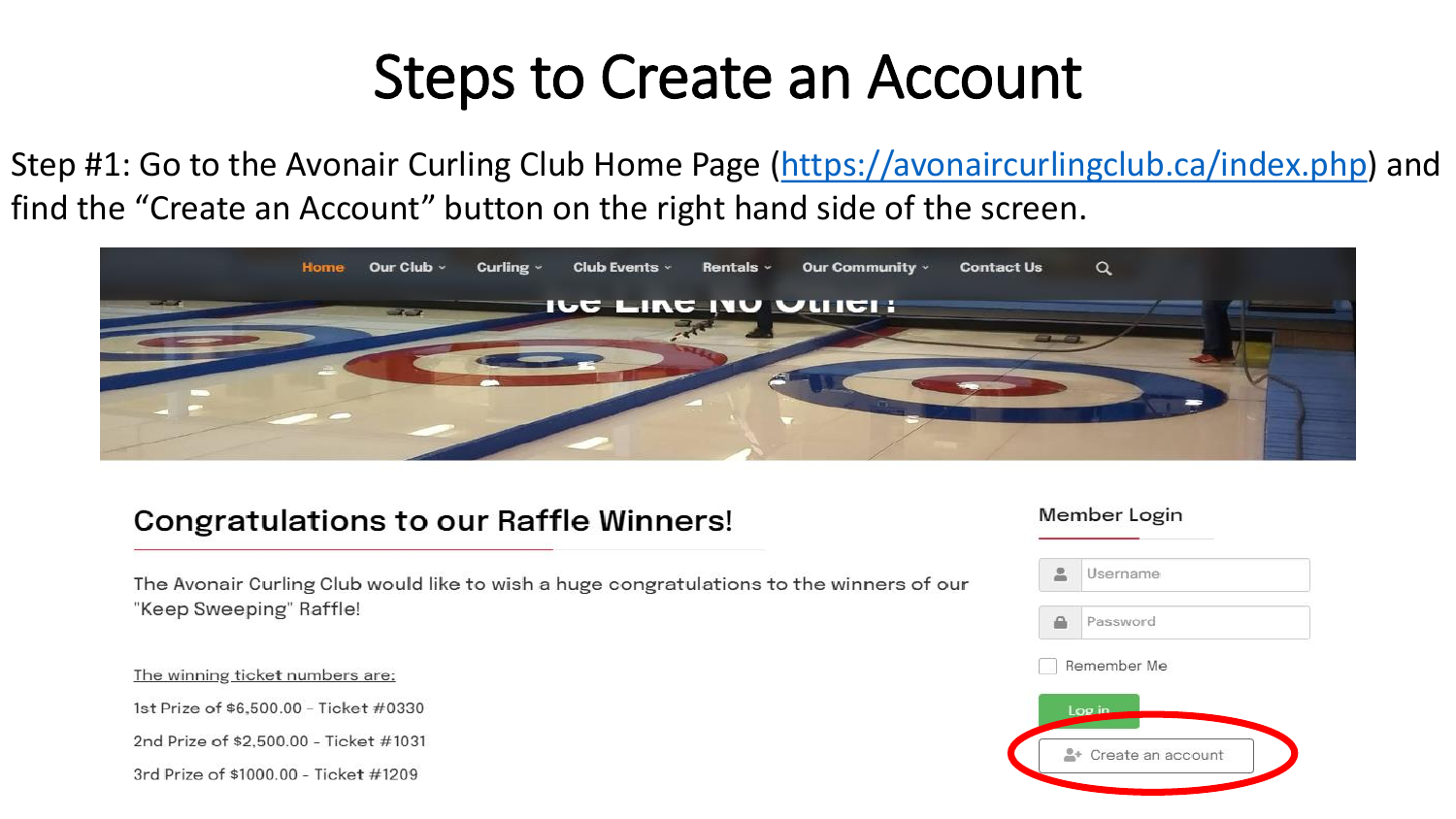Step #2: Fill in your personal information. Anything with a star beside it is mandatory. Once finished, click the blue "sign up" button at the bottom.

Note: When typing your password, it is recommended that you use the "show" button to ensure that it has been typed in correctly.

Note: When typing in the phone numbers, be sure that they are formatted correctly or you will receive an error message when you attempt to sign up. The format required is ### - ### - ####. Don't forget the dashes between the number sets.

Note: If you attempt to click the "sign up" button and it appears that nothing happens, it is likely that you didn't fill out a required field correctly. Scroll back up and it will highlight in red the part that you need to fix.

Please see the next page for screenshots showing all the important parts mentioned here.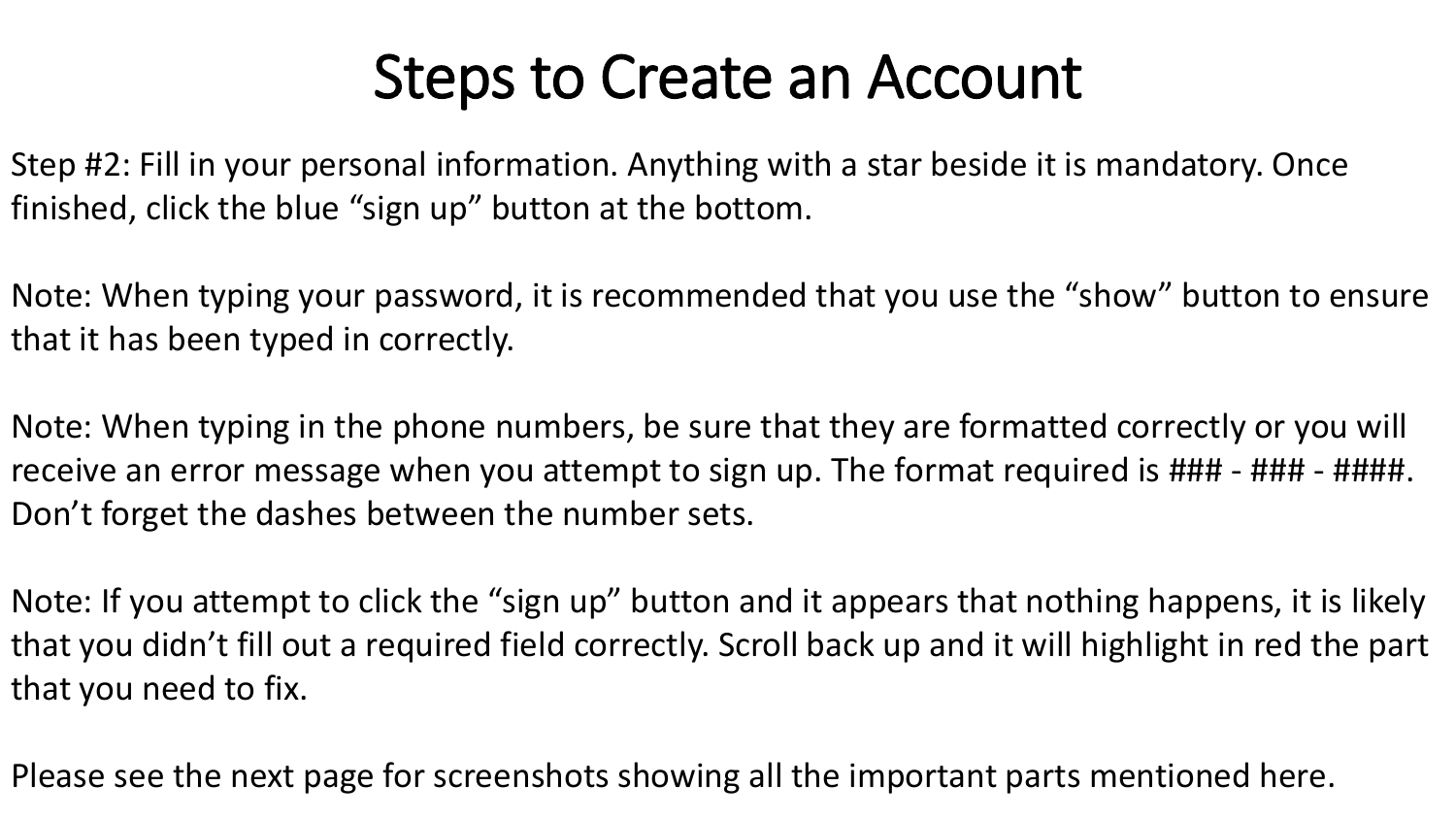

 $\vee$   $\circ$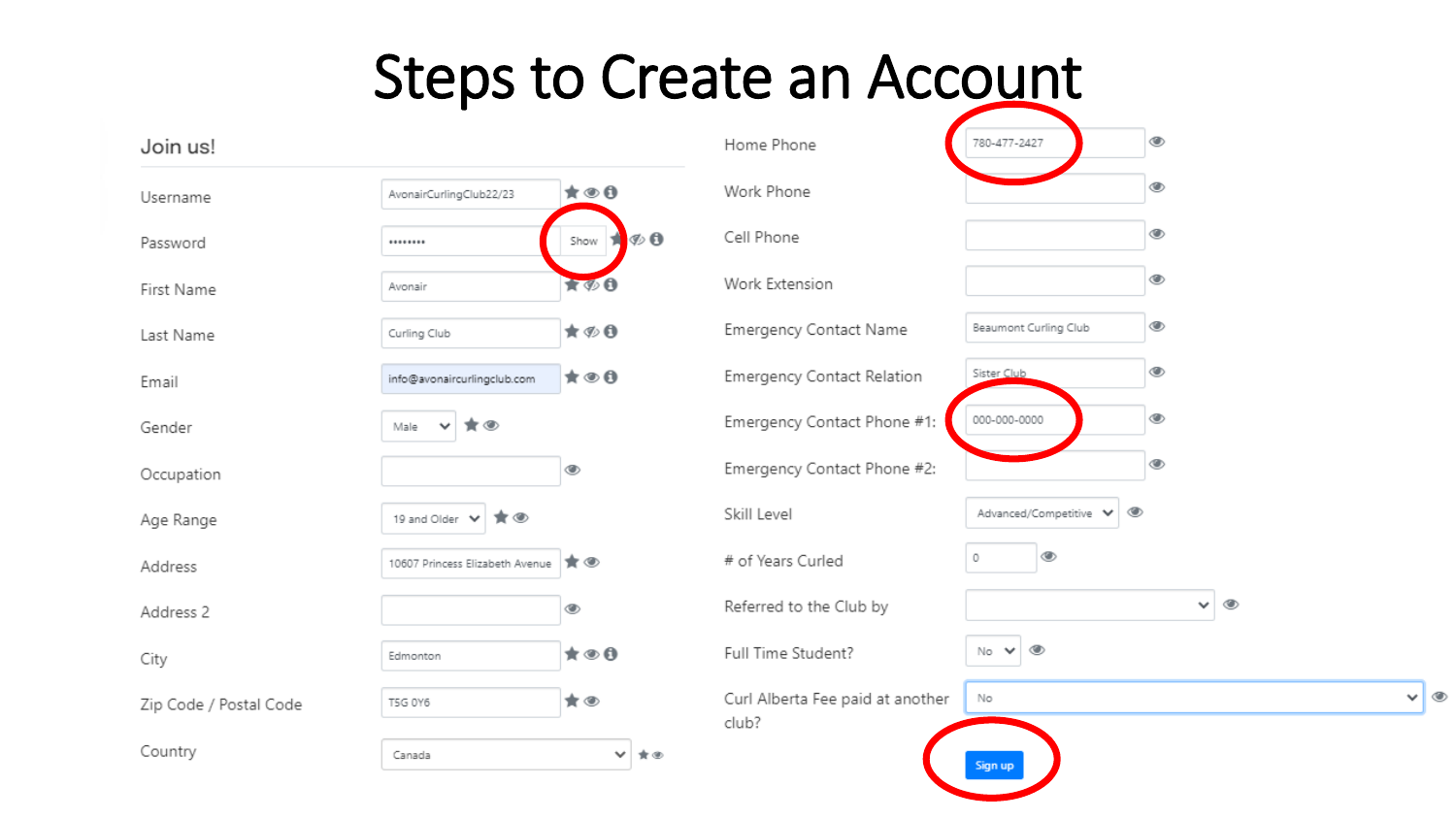Step #3: Check your email. A confirmation email will be sent to the email address you used for signup. In that email there will be a link that you will click to confirm your email address. Once this is done, the Avonair must confirm your account. Please allow 1-3 business days for this confirmation. You will receive an email once your account has been confirmed.

To: Avonair Curling Club

Greetings Avonair Curling Club,

Thank you for registering for website access with us. We have received your request and we will process it as soon as you confirm your email address by clicking on the following hyperlink:

https://avonaircurlingclub.ca/index.php/cb-profile/confirm? confirmcode=reg7d7d3656540b0b24cd6788de905889c40dbbaf0c

Once pays email address is confirmed our moderators will be notified to continue the activation process. You will be notified by email of the progress of your registration process. Email: info@avonaircurlingclub.com Name: Avonair Curling Club Username: AvonairCurlingClub22/23 Kind Regards, Website Administration Team

#### To: Avonair Curling Club

Welcome Avonair Curling Club, Your request for website access has been approved by our administration team. Your account with the following details: Email: info@avonaircurlingclub.com Name: Avonair Curling Club Username: AvonairCurlingClub22/23 has been activated.

Enjoy the experience! Kind Regards, Website Administration Team

NOTE: This email was automatically generated from Avonair Curling Club (https://avonaircurlingclub.ca).

NOTE: This email was automatically generated from Avonair Curling Club (https://avonaircurlingclub.ca).